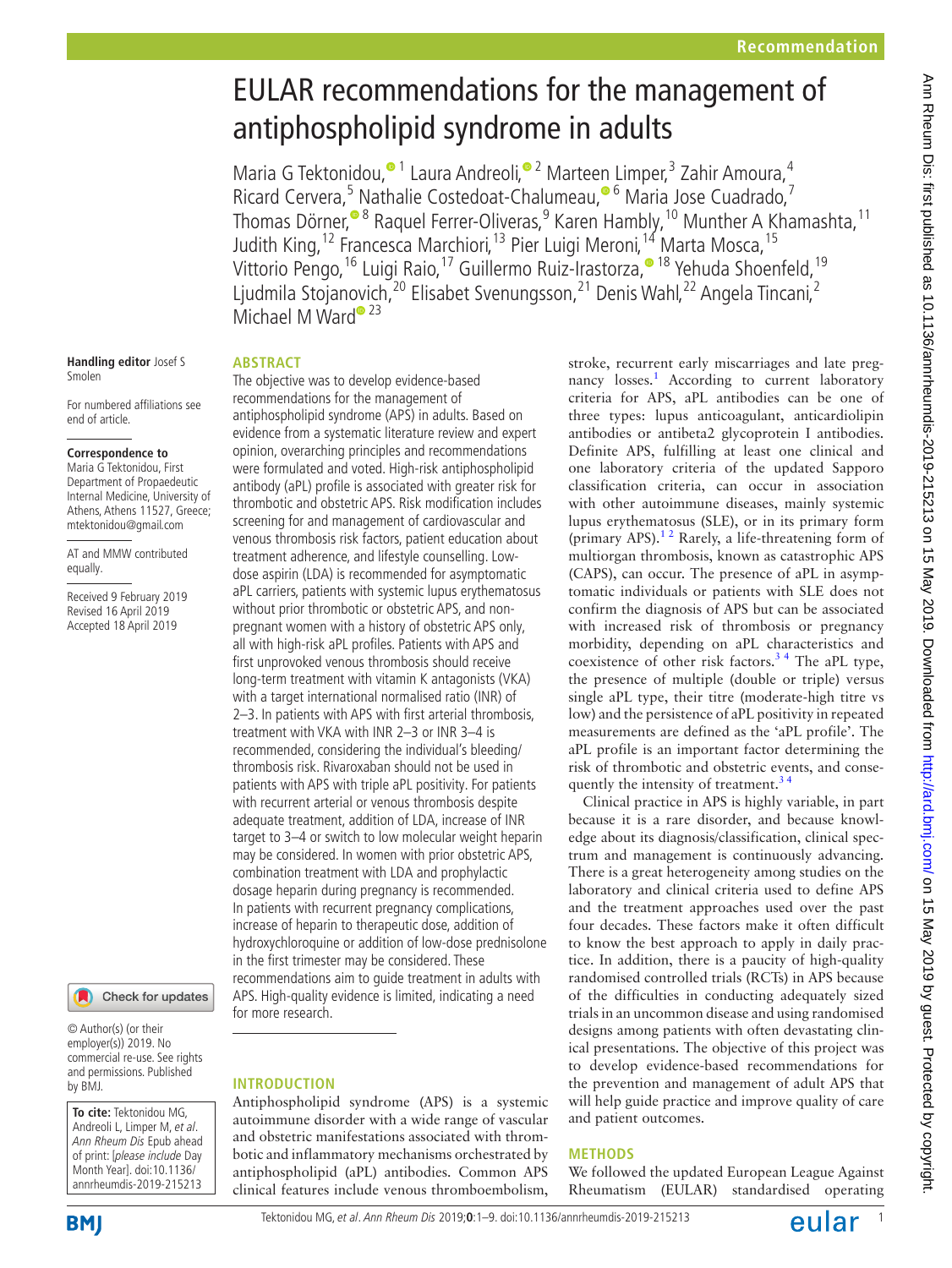procedure<sup>[5](#page-7-2)</sup> and used the Appraisal of Guidelines for Research & Evaluation II tool.<sup>[6](#page-7-3)</sup> The steering committee included the convenor (MGT), co-convenor (AT), methodologist (MMW) and two physicians (LA, ML) responsible for the systematic literature reviews (SLRs) (both were members of the Emerging EULAR Network -(EMEUNET)). The task force included members from 11 European countries: 12 specialists in rheumatology or internal medicine, 2 obstetricians (RF-O, LR), 2 physicians from vascular medicine/thrombosis centres (VP, DW), 1 healthcare professional (KH), and 2 patient representatives (FM, JK).

The convenor prepared the first task force meeting and the first set of research questions on four major topics: risk stratification and risk modification in asymptomatic aPL-positive patients, primary and secondary thromboprophylaxis in APS, management of obstetric APS, and management of CAPS. The research questions were discussed among the task force members, and a set of 31 research questions was formulated using the PICO format (P, population; I, intervention; C, comparator; O, outcomes) and voted according to the Delphi method at a meeting in December 2017.

The data sources for the SLR were PubMed, Embase and the Cochrane Library, which were searched for relevant English-language published articles from their inceptions through 31 January 2018. We included one RCT published after this date because of the importance of its reported safety results (Trial on Rivaroxaban in Antiphospholipid Syndrome (TRAPS) trial).<sup>7</sup> Search terms were developed with the aid of an experienced librarian, who performed the searches. All titles and abstracts of retrieved articles were first reviewed independently by the two literature reviewers. The full-text articles were then reviewed independently by three persons: one literature reviewer, convenor and methodologist. The data abstraction was performed by the two literature reviewers according to a written protocol and supervised by the methodologist. Data abstraction was then independently double-checked by the convenor and methodologist. Each included article was graded for its methodological quality and assigned to the relevant PICO question by the convenor and methodologist. Data were tabulated and summarised by the methodologist in an evidence report that included summary of findings tables with pooled estimates of effect sizes for studies that directly addressed the population, intervention and comparator of PICO questions. Based on this evidence, a first draft of recommendations on 12 topics was prepared by the convenor and co-convenor. The draft recommendations and evidence report were sent to all task force members for review prior to the second task force meeting.

The second task force meeting, held on 3 September 2018, included the presentation of SLR results, discussions of the first draft of recommendations in four working groups, working group presentations of the edited draft for each topic, and discussion and voting of the text. Incorporating additional discussions on wording changes, the final set of overarching principles and recommendations, including the level of evidence (LoE) and grade of recommendations (GoR) according to the Oxford Centre for Evidence-Based Medicine standards<sup>[8](#page-7-5)</sup> prepared by the methodologist in collaboration with convenors, was sent by the convenor to all task force members, who voted anonymously on the level of agreement (LoA). A rating scale of 0–10 (0: do not agree; 10: fully agree) was used for each recommendation. The manuscript was reviewed and approved by all task force members and the EULAR Executive Committee before submission.

**Box 1 Definitions of medium-high antiphospholipid antibody (aPL) titres, and of high-risk and low-risk aPL profile**

#### <span id="page-1-0"></span>**Medium-high aPL titres.**

► Anticardiolipin (aCL) antibody of IgG and/or IgM isotype in serum or plasma present in titres >40 IgG phospholipid (GPL) units or >40 IgM phospholipid (MPL) units, or >the 99th percentile, measured by a standardised ELISA. Antibeta2 glycoprotein I antibody of IgG and/or IgM isotype in serum or plasma in titre >the 99th percentile, measured by a standardised ELISA.<sup>[1](#page-7-0)</sup>

## **High-risk aPL profile.**

► The presence (in 2 or more occasions at least 12 weeks apart) of lupus anticoagulant (measured according to ISTH guidelines), or of double (any combination of lupus anticoagulant, aCL antibodies or antibeta2 glycoprotein I antibodies) or triple (all three subtypes) aPL positivity, or the presence of persistently high aPL titres.

#### **Low-risk aPL profile.**

► Isolated aCL or antibeta2 glycoprotein I antibodies at low-medium titres, particularly if transiently positive.<sup>[3](#page-7-1)</sup>

## **Results**

The SLR yielded 7534 articles and 15 hand-searched articles. After the titles and abstracts review, 670 articles were selected for full-text review. The full-text review yielded 249 articles for data abstraction; 61 were excluded and 188 articles were finally considered to be relevant. A detailed presentation of the results of the SLRs that informed the task force recommendations is published separately and should be reviewed together with this report.<sup>[9](#page-7-6)</sup> Based on the SLR results and expert opinion, 3 overarching principles and 12 recommendations were developed.

#### **Overarching principles**

- 1. Identifying the presence of factors associated with high risk for thrombotic and obstetric events is critical in patient management. A major risk factor is the high-risk aPL profile, including any of the following: the presence of lupus anticoagulant as the aPL subtype most closely related to thrombosis, the presence of double (any combination of lupus anticoagulant, anticardiolipin antibodies or antibeta2 glycoprotein I antibodies) or triple (all three subtypes) aPL positivity, or the presence of persistently high aPL titres, $410$  as also shown by the aPL score<sup>11</sup> and Global Anti-Phospholipid Syndrome (GAPSS) Score[.12](#page-7-9) Definitions of medium-high aPL titres and of high-risk and low-risk aPL profiles are included in [box](#page-1-0) 1. Additional risk factors for clinical events are coexistence of other systemic autoimmune diseases, especially SLE, a history of thrombotic and/or obstetric APS, and the presence of traditional cardiovascular risk factors[.3 4 10](#page-7-1)
- 2. The guidelines for cardiovascular disease (CVD) prevention in the general population should be followed. Screening for and management of venous thrombosis risk factors are also recommended. Heparin at prophylactic dosage, preferably low molecular weight heparin (LMWH), should be used in high-risk situations such as surgery, prolonged immobilisation and the puerperium.
- 3. All patients treated with vitamin K antagonists (VKA) should receive counselling about treatment adherence, the need for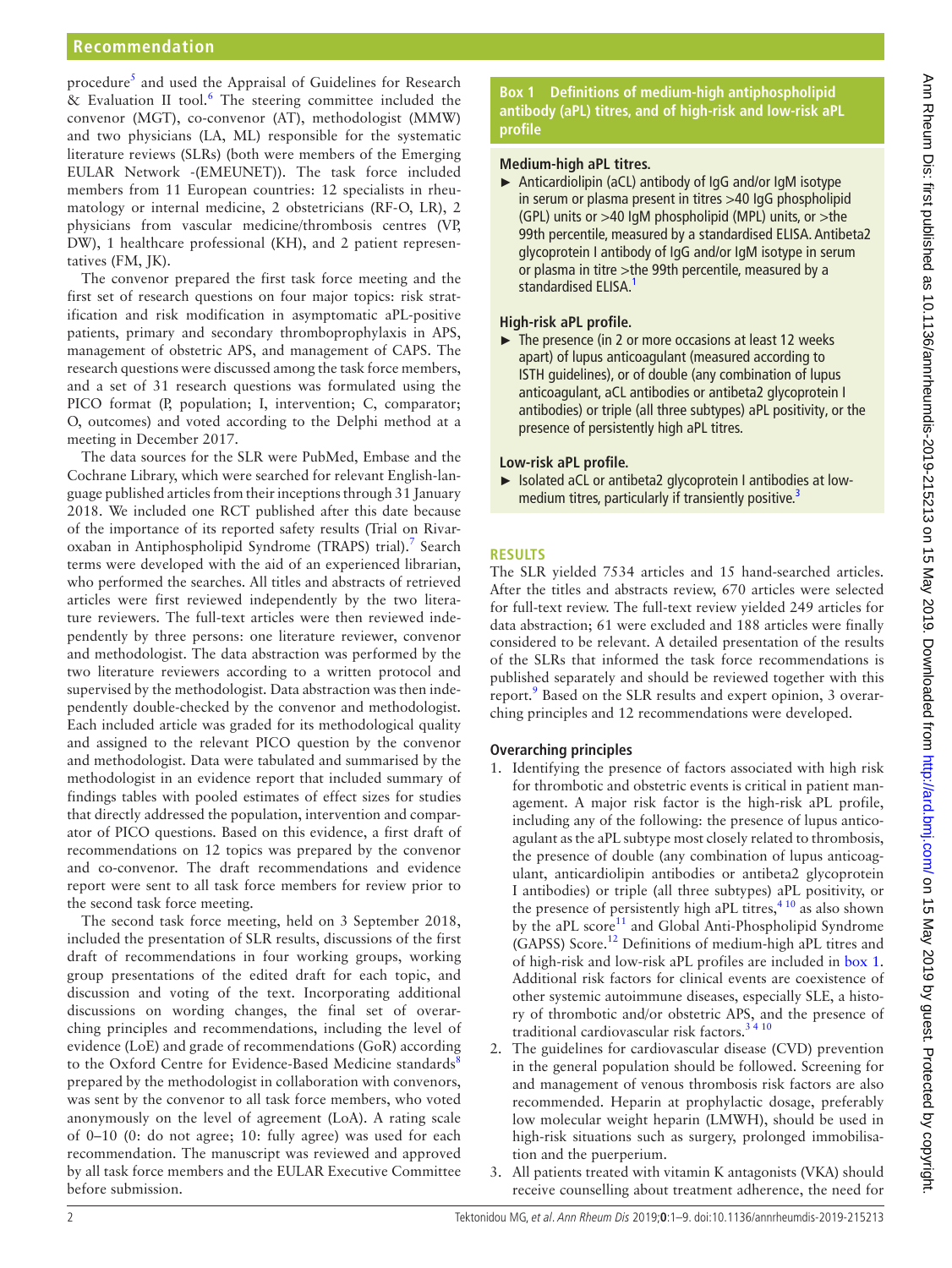The primary prevention of thrombosis with LDA in women with a history of obstetric APS without SLE was addressed in a meta-analysis including five observational studies[.14](#page-7-11) The pooled OR for first thrombosis associated with use of LDA was 0.25 (95% CI 0.10 to 0.62). Studies of women with SLE and prior obstetric APS are scarce, but the protective effect of LDA was supported by three retrospective studies that included a minority of patients with SLE.<sup>18–20</sup> The panel recommended the use of LDA in women with a history of obstetric APS only, according to their thrombosis/bleeding risk (aPL profile, coexistent traditional cardiovascular risk factors, intolerance/contraindication to aspirin).

## **Secondary thromboprophylaxis in APS**

## *4.In patients with definite APS and first venous thrombosis:*

*A.Treatment with VKA with a target INR 2–3 is recommended.* In patients with APS and first venous thrombosis, after an initial therapy with unfractionated heparin (UFH) or LMWH and bridging therapy of heparin plus VKA, treatment with VKA with a target INR of 2–3 is recommended. Data from an  $\mathrm{RCT}^{21}$  reporting exclusively on patients with venous events and pooled data from five studies that included a majority with venous events $21-25$  showed no additional benefit of a target INR of 3–4 vs INR of 2–3. However, evidence is limited by the frequent failure to achieve the target INR in the high-intensity groups in the RCTs. Data on bleeding were not reported for patients with venous thrombosis specifically. However, although not based on data from these studies, higher level of anticoagulation would be anticipated to also have a higher risk of bleeding.

*B.Rivaroxaban should not be used in patients with triple aPL positivity due to the high risk of recurrent events. Direct oral anticoagulants (DOACs) could be considered in patients not able to achieve a target INR despite good adherence to VKA or those with contraindications to VKA (eg, allergy or intolerance to VKA).* Despite the broadening use of DOACs in secondary thrombosis prevention in the general population, there is limited evidence about their effectiveness and safety in APS. In a post-hoc analysis of patients with APS included in three RCTs of dabigatran versus warfarin, $26$  and in one RCT of rivaroxaban versus warfarin in patients with venous thrombotic  $APS<sub>1</sub><sup>27</sup>$  $APS<sub>1</sub><sup>27</sup>$  $APS<sub>1</sub><sup>27</sup>$  there were no differences in outcomes between treatment with DOACs and VKA for venous thrombosis, but the evidence is limited by small samples, under-representation of high-risk patients with APS and short follow-up. A recent RCT of rivaroxaban versus warfarin in patients with APS with triple aPL positivity was prematurely terminated due to an excess of thromboembolic events (mostly arterial) in the rivaroxaban arm.<sup>7</sup> Accordingly, rivaroxaban should not be used in patients with triple aPL positivity. The panel agreed that DOACs may be considered in patients with difficulty achieving a target INR of 2–3 despite compliance with VKA or who have contraindications to VKA. Switching from treatment with VKA to DOACs due to low adherence to VKA or INR monitoring should be avoided.

*C.In patients with unprovoked first venous thrombosis, anticoagulation should be continued longterm.*

Use of long-term anticoagulation in patients with APS is supported by two small direct comparison studies (one RCT, one retrospective cohort)<sup>[28 29](#page-8-2)</sup> that showed a lower risk of recurrent venous thrombosis among patients with APS on long-term vs 3–6 months of oral anticoagulation. However, studies did not specify the proportion of patients with unprovoked thrombosis, making this evidence indirect.

# **Recommendati ons**

[Table](#page-3-0) 1 presents the LoE, GoR and LoA for each recommendation. For recommendations with B GoR, we used the statement 'is recommended'. For C and D grades, we mostly used the terms 'may be considered' or 'could be considered', with some exceptions according to experts' judgement about the importance of the intervention. Recommendations that are phrased as 'is recommended' are those that the task force meant, based on the evidence and their experience, should be followed in almost all cases.

close international normalised ratio (INR) monitoring especially in the setting of newly initiated treatment or bridging with heparin, the protocol of perioperative bridging therapy with heparin, and drug and food interactions. Counselling should be provided on the use of contraceptives, pregnancy planning and postmenopausal hormone therapy for all wom-en with APS.<sup>[13](#page-7-10)</sup> Patients should also receive dietary counselling for CVD prevention. Physical activity is encouraged in patients with APS including those on oral anticoagulants.

#### **Primary thromboprophylaxis in aPL-positive subjects**

*1.In asymptomatic aPL carriers (not fulfilling any vascular or obstetric APS classification criteria) with a high-risk aPL profile with or without traditional risk factors, prophylactic treatment with low-dose aspirin (LDA) (75–100 mg daily) is recommended.* Use of LDA for primary prophylaxis is supported by results of a meta-analysis of seven observational studies of 460 asymptomatic aPL carriers that found the risk of first thrombosis to be reduced by half in those who used LDA versus those who did not use LDA.<sup>14</sup> Most patients had high-risk aPL profiles, but few had traditional CVD risk factors. An association of similar magnitude was present in a smaller individual patient meta-analysis derived from these studies.<sup>[15](#page-7-12)</sup> Neither meta-analyses display worrisome variations as the directions were clear. Although evidence was largely from observational studies, the panel recommended the use of LDA for primary prophylaxis in asymptomatic aPL individuals with high-risk profile given the likelihood of benefit and low risk of adverse events of this intervention.

*2.In patients with SLE and no history of thrombosis or pregnancy complications:*

*A. With high-risk aPL profile, prophylactic treatment with LDA is recommended.*

*B.With low-risk aPL profile, prophylactic treatment with LDA may be considered.*

Treatment with LDA for patients with SLE and high-risk aPL profile is supported by a subanalysis of eight studies, mostly observational, in a meta-analysis.<sup>14</sup> In this analysis, risk of first thrombosis was reduced by almost half among patients treated with LDA versus patients not treated, without major bleeding events. In an individual patient analysis, this association was independent of the use of hydroxychloroquine (HCQ), suggesting that LDA offers additional benefit in this patient group.<sup>1</sup> Patients with high-risk aPL profile comprised the majority (but not all) of patients in these studies. Although there was heterogeneity between the studies, the direction of effect was clear. Less evidence is available on the use of LDA in patients with SLE and low-risk aPL profile, but pooled data from two cohort studies indicate that the use of LDA was also associated with a lower risk of thrombosis in this group.[16 17](#page-7-13)

*3.In non-pregnant women with a history of obstetric APS only (with or without SLE), prophylactic treatment with LDA after adequate risk/benefit evaluation is recommended.*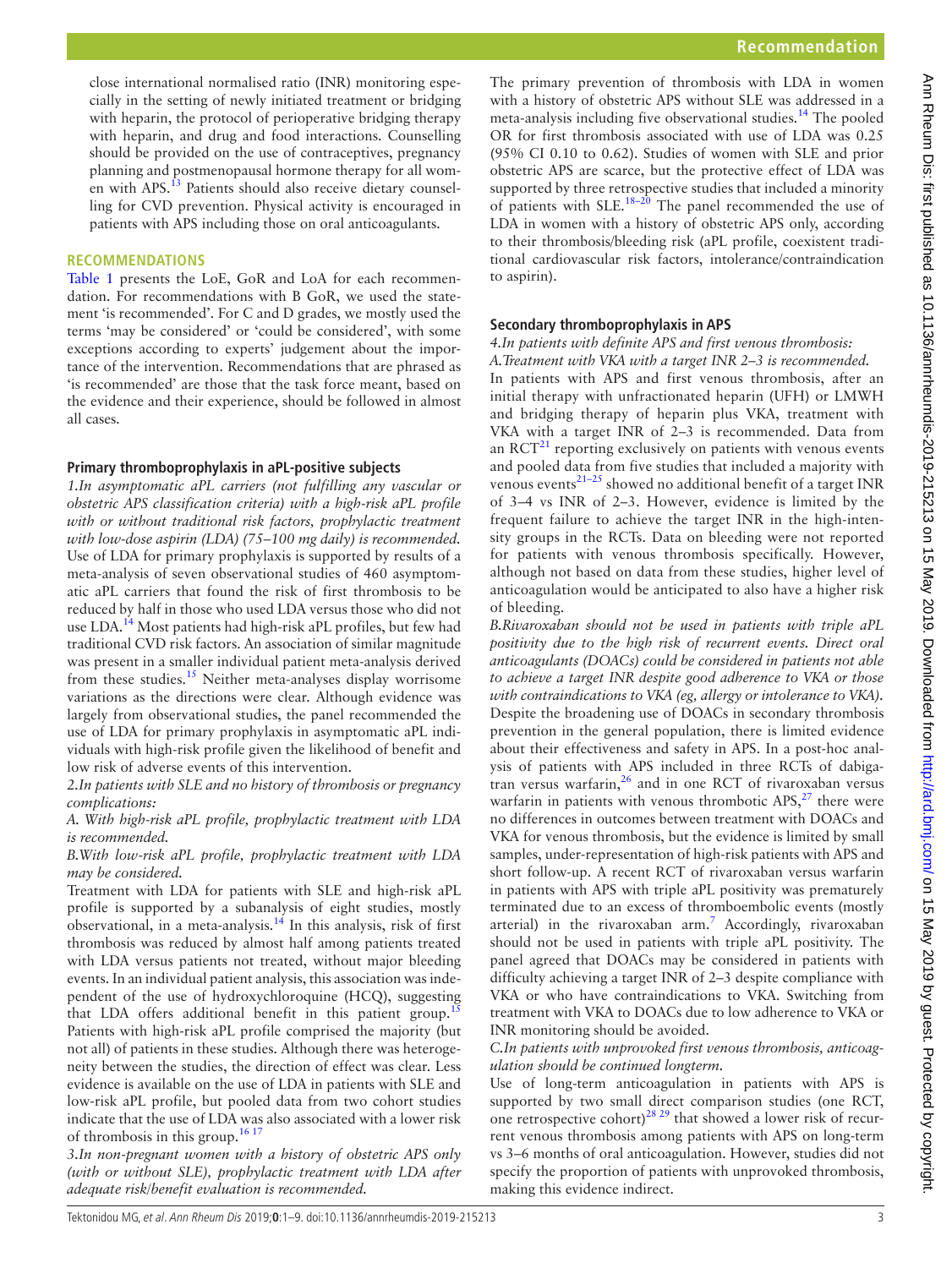# <span id="page-3-0"></span>**Table 1** EULAR recommendations for the prevention and management of APS in adults

#### **Overarching principles**

| Risk stratification in aPL-positive individuals should include determination of the presence of a high-risk aPL profile (defined as any of the following: multiple aPL positivity,                                       |
|--------------------------------------------------------------------------------------------------------------------------------------------------------------------------------------------------------------------------|
| lupus anticoaqulant or persistently high aPL titres), history of thrombotic and/or obstetric APS, coexistence of other systemic autoimmune diseases such as SLE, and the                                                 |
| presence of traditional cardiovascular risk factors.                                                                                                                                                                     |
| A According to the Catholical School of the Construction of the Construction of the Construction of the construction of the construction of the construction of the construction of the construction of the construction |

2. General measures for aPL-positive individuals should include screening for and strict control of cardiovascular risk factors (smoking cessation; management of hypertension, dyslipidaemia and diabetes; and regular physical activity) in all individuals and particularly those with a high-risk aPL profile, screening for and management of venous thrombosis risk factors, and use of LMWH in high-risk situations such as surgery, hospitalisation, prolonged immobilisation and the puerperium.

3. Patient education and counselling on treatment adherence, INR monitoring in patients treated with VKA, use of perioperative bridging therapy with LMWH for patients on oral anticoagulants, oral contraceptive use, pregnancy and postpartum period, postmenopausal hormone therapy, and lifestyle recommendations (diet, exercise) are important in the management of APS.

# **Recommendations**

| Statement, LoE*/GoRt                                                                                                                                                                                                                                                                                                                                                           | $LoA (0-10)$ ‡ |
|--------------------------------------------------------------------------------------------------------------------------------------------------------------------------------------------------------------------------------------------------------------------------------------------------------------------------------------------------------------------------------|----------------|
| Primary thromboprophylaxis in aPL-positive subjects                                                                                                                                                                                                                                                                                                                            |                |
| 1. In asymptomatic aPL carriers (not fulfilling any vascular or obstetric APS classification criteria) with a<br>high-risk aPL profile with or without traditional risk factors, prophylactic treatment with LDA (75-100 mg<br>daily) is recommended (2a/B).                                                                                                                   | 9.1(1.5)       |
| 2. In patients with SLE and no history of thrombosis or pregnancy complications:<br>A. With high-risk aPL profile, prophylactic treatment with LDA is recommended (2a/B).                                                                                                                                                                                                      | 9.5(0.7)       |
| B. With low-risk aPL profile, prophylactic treatment with LDA may be considered (2b/C).                                                                                                                                                                                                                                                                                        | 8.9(1.7)       |
| 3. In non-pregnant women with a history of obstetric APS only (with or without SLE), prophylactic treatment 9.0 (1.3)<br>with LDA after adequate risk/benefit evaluation is recommended (2b/B).                                                                                                                                                                                |                |
| Secondary thromboprophylaxis in APS                                                                                                                                                                                                                                                                                                                                            |                |
| 4. In patients with definite APS and first venous thrombosis:<br>A. Treatment with VKA with a target INR 2-3 is recommended (1b/B).                                                                                                                                                                                                                                            | 9.9(0.3)       |
| B. Rivaroxaban should not be used in patients with triple aPL positivity due to the high risk of recurrent<br>events (1b/B). DOACs could be considered in patients not able to achieve a target INR despite good<br>adherence to VKA or those with contraindications to VKA (eg, allergy or intolerance to VKA) (5/D).                                                         | 9.1(1.3)       |
| C. In patients with unprovoked first venous thrombosis, anticoagulation should be continued long term<br>(2b/B).                                                                                                                                                                                                                                                               | 9.9(0.3)       |
| D. In patients with provoked first venous thrombosis, therapy should be continued for a duration<br>recommended for patients without APS according to international quidelines (5/D). Longer anticoagulation<br>could be considered in patients with high-risk aPL profile in repeated measurements or other risk factors for<br>recurrence (5/D).                             | 8.9(1.4)       |
| 5. In patients with definite APS and recurrent venous thrombosis despite treatment with VKA with target<br>INR of 2-3:<br>A. Investigation of, and education on, adherence to VKA treatment, along with frequent INR testing, should<br>be considered (5/D).                                                                                                                   | 9.6(0.8)       |
| B. If the target INR of 2–3 had been achieved, addition of LDA, increase of INR target to 3–4 or change to<br>LMWH may be considered (4–5/D).                                                                                                                                                                                                                                  | 9.4(0.7)       |
| 6. In patients with definite APS and first arterial thrombosis:<br>A. Treatment with VKA is recommended over treatment with LDA only (2b/C).                                                                                                                                                                                                                                   | 9.4(0.8)       |
| B. Treatment with VKA with INR 2-3 or INR 3-4 is recommended, considering the individual's risk of<br>bleeding and recurrent thrombosis (1b/B). Treatment with VKA with INR 2–3 plus LDA may also be<br>considered (4/C).                                                                                                                                                      | 9.0(1.3)       |
| C. Rivaroxaban should not be used in patients with triple aPL positivity and arterial events (1b/B). Based on<br>the current evidence, we do not recommend use of DOACs in patients with definite APS and arterial events<br>due to the high risk of recurrent thrombosis (5/D).                                                                                               | 9.4(0.9)       |
| 7. In patients with recurrent arterial thrombosis despite adequate treatment with VKA, after evaluating<br>for other potential causes, an increase of INR target to 3-4, addition of LDA or switch to LMWH can be<br>considered (4-5/D).                                                                                                                                       | 9.3(1.1)       |
| <b>Obstetric APS</b>                                                                                                                                                                                                                                                                                                                                                           |                |
| 8. In women with a high-risk aPL profile but no history of thrombosis or pregnancy complications (with or<br>without SLE), treatment with LDA (75–100 mg daily) during pregnancy should be considered (5/D).                                                                                                                                                                   | 9.3(1.5)       |
| 9. In women with a history of obstetric APS only (no prior thrombotic events), with or without SLE:<br>A. With a history of ≥3 recurrent spontaneous miscarriages <10th week of gestation and in those with a<br>history of fetal loss (≥10th week of gestation), combination treatment with LDA and heparin at prophylactic<br>dosage during pregnancy is recommended (2b/B). | 9.6(0.9)       |
| B. With a history of delivery <34 weeks of gestation due to eclampsia or severe pre-eclampsia or due to<br>recognised features of placental insufficiency, treatment with LDA or LDA and heparin at prophylactic<br>dosage is recommended considering the individual's risk profile (2b/B).                                                                                    | 9.5(0.8)       |
| C. With clinical 'non-criteria' obstetric APS such as a the presence of two recurrent spontaneous<br>miscarriages <10th week of gestation, or delivery ≥34 weeks of gestation due to severe pre-eclampsia or<br>eclampsia, treatment with LDA alone or in combination with heparin might be considered based on the<br>individual's risk profile (4/D).                        | 8.9(1.7)       |
|                                                                                                                                                                                                                                                                                                                                                                                | Continued      |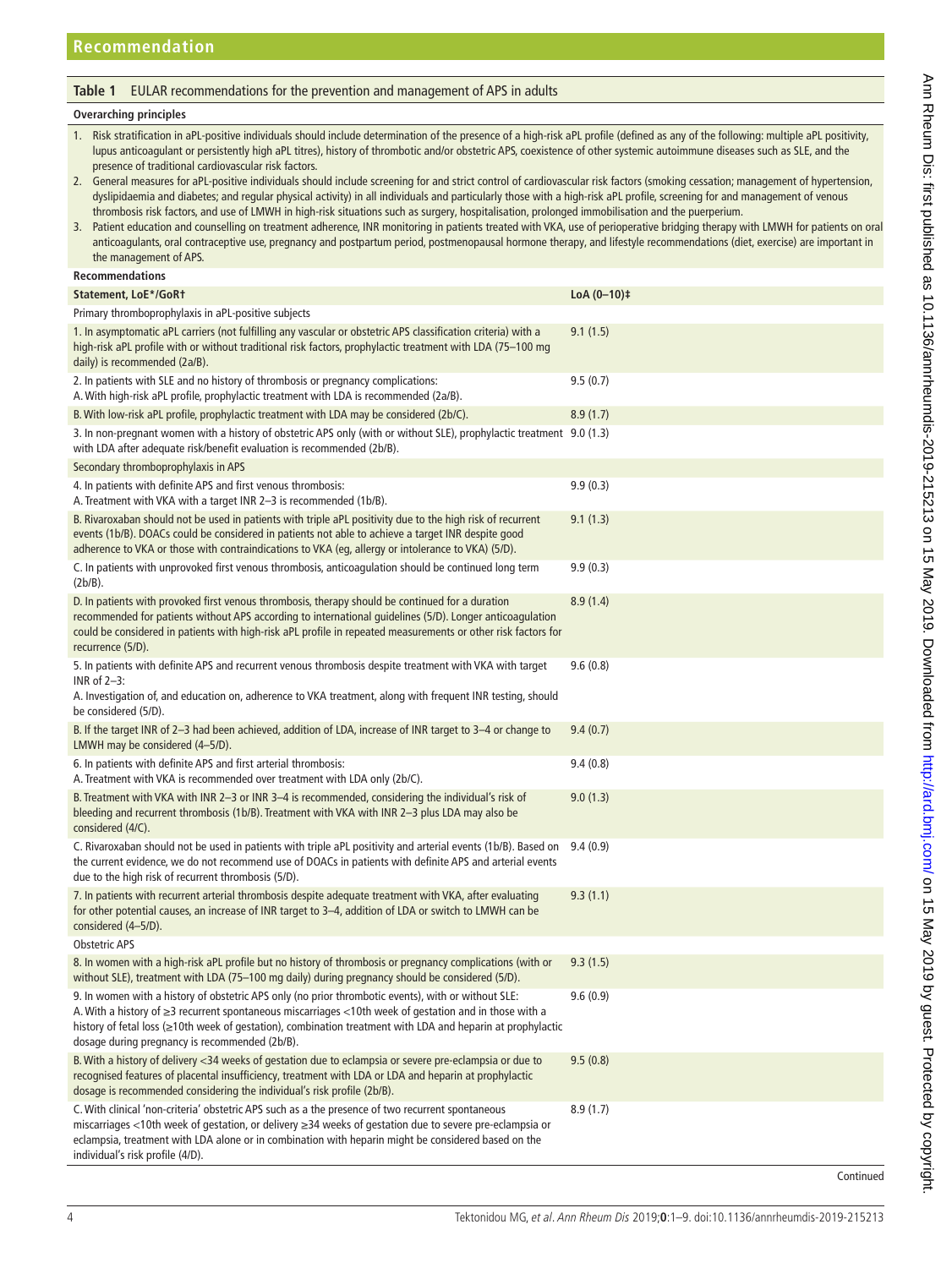| Table 1 | Continued |
|---------|-----------|
|         |           |

| <b>Overarching principles</b>                                                                                                                                                                                                                                                                                                                                                                                   |          |  |  |  |  |
|-----------------------------------------------------------------------------------------------------------------------------------------------------------------------------------------------------------------------------------------------------------------------------------------------------------------------------------------------------------------------------------------------------------------|----------|--|--|--|--|
| D. With obstetric APS treated with prophylactic dose heparin during pregnancy, continuation of heparin at<br>prophylactic dose for 6 weeks after delivery should be considered to reduce the risk of maternal thrombosis<br>(4/C).                                                                                                                                                                              | 9.5(0.9) |  |  |  |  |
| 10. In women with 'criteria' obstetric APS with recurrent pregnancy complications despite combination<br>treatment with LDA and heparin at prophylactic dosage, increasing heparin dose to therapeutic dose (5/D)<br>or addition of HCQ (4/D) or low-dose prednisolone in the first trimester (4/D) may be considered. Use of<br>intravenous immunoglobulin might be considered in highly selected cases (5/D). | 8.7(1.7) |  |  |  |  |
| 11. In women with a history of thrombotic APS, combination treatment of LDA and heparin at therapeutic<br>dosage during pregnancy is recommended (4/C).                                                                                                                                                                                                                                                         | 9.8(0.5) |  |  |  |  |
| <b>CAPS</b>                                                                                                                                                                                                                                                                                                                                                                                                     |          |  |  |  |  |
| 12. A. Prompt treatment of infections by early use of anti-infective medications in all aPL-positive individuals 9.6 (0.7)<br>and minimisation of interruptions in anticoagulation or low INR level in patients with thrombotic APS are<br>recommended to help prevent the development of CAPS (4/D).                                                                                                           |          |  |  |  |  |
| B. For first-line treatment of patients with CAPS, combination therapy with glucocorticoids, heparin<br>and plasma exchange or intravenous immunoglobulins is recommended over single agents or other<br>combinations of therapies. Additionally, any triggering factor (eg, infections, gangrene or malignancy)<br>should be treated accordingly (5/D).                                                        | 9.7(0.6) |  |  |  |  |
| In patients with refractory CAPS, B cell depletion (eq, rituximab) or complement inhibition (eq, eculizumab)<br>therapies may be considered (4/D).                                                                                                                                                                                                                                                              | 9.2(1.0) |  |  |  |  |
| William Alexander and Hallel and the conditions of all conditions of the conditions of the condition of Alexander and<br>والمتلوث والمستور                                                                                                                                                                                                                                                                      |          |  |  |  |  |

When there are multiple ratings, these follow the order of corresponding subpart of the recommendation.

\*Level of evidence (LoE): 1a: systematic review of RCTs; 1b: individual RCT; 2a: systematic review of cohort studies; 2b: individual cohort study (and low-quality RCT); 3a: systematic review of case–control studies; 3b: individual case–control study; 4: case series and poor-quality cohort and case–control studies; 5: expert opinion without explicit critical appraisal, or based on physiology, bench research or 'first principles'.

†Grade of recommendation (GoR): A: consistent level 1 studies; B: consistent level 2 or 3 studies, or extrapolations from level 1 studies; C: level 4 studies or extrapolations from level 2 or 3 studies; D: level 5 evidence or troublingly inconsistent or inconclusive studies of any level.

‡Numbers in column 'LoA' indicate the mean and SD (in parenthesis) of the level of agreement among task force members.

APS, antiphospholipid syndrome; aPL, antiphospholipid antibodies. CAPS, catastrophic APS; DOACs, direct oral anticoagulants;EULAR, European League Against Rheumatism;HCQ, hydroxychloroquine; INR, international normalised ratio; LDA, low-dose aspirin; LMWH, low molecular weight heparin; LoA, level of agreement; RCT, randomised controlled trial; SLE, systemic lupus erythematosus; VKA, vitamin K antagonists;

*D.In patients with provoked first venous thrombosis, therapy should be continued for a duration recommended for patients without APS according to international guidelines. Longer anticoagulation could be considered in patients with high-risk aPL profile in repeated measurements or other risk factors for recurrence.*

This recommendation was based on expert opinion because we did not identify any studies that directly addressed the question of treatment duration after the initial provoked venous thrombosis. The panel recommended a duration of anticoagulation according to international guidelines for patients without  $APS<sup>30</sup>$  $APS<sup>30</sup>$  $APS<sup>30</sup>$ because the benefit of long-term anticoagulation in this population is unclear. In patients with repeatedly high-risk aPL profile or those with additional risk factors for thrombosis recurrence, longer anticoagulation may be considered.

*5. In patients with definite APS and recurrent venous thrombosis despite treatment with VKA with a target INR of 2–3:*

*A. Investigation of, and education on, adherence to VKA treatment, along with frequent INR testing, should be considered.*

*B. If the target INR of 2–3 had been achieved, addition of LDA, increase of INR target to 3–4 or change to LMWH may be considered.*

There is limited evidence, mainly from case series, about therapeutic strategies for patients who have recurrent venous thrombosis despite a target INR of 2–3. Evaluation of the intensity of anticoagulation and adherence to treatment, patient counselling, frequent INR monitoring or a self-monitoring programme are important in optimising anticoagulation management. For adherent patients who have a recurrent thrombotic event, the addition of LDA, increase of INR target to 3–4 or switch to LMWH can be considered based on the individual's characteristics and preferences (aspirin intolerance/contraindication, cost and side effects of continuous LMWH use). There is insufficient

evidence to determine the relative efficacy and safety of these options in this patient group.

*6. In patients with definite APS and first arterial thrombosis: A.Treatment with VKA is recommended over treatment with LDA only.*

The use of VKA over LDA is supported by data from observational studies that showed a lower likelihood of recurrent thrombosis among patients with APS and prior arterial thrombosis (mainly stroke) treated with VKA versus LDA alone.<sup>[31 32](#page-8-4)</sup> An early study in older patients with strokes reported no difference in event recurrences between LDA and warfarin, but aPL was tested only once and was mainly of low titre in this study.<sup>33</sup> These issues make it difficult to apply the latter results to patients of any age who fulfil the laboratory criteria for APS.

*B.Treatment with VKA with INR 2–3 or INR 3–4 is recommended, considering the individual's risk of bleeding and recurrent thrombosis. Treatment with VKA with INR 2–3 plus LDA may also be considered.*

Patients with APS with arterial thrombosis have a higher risk of recurrence compared with those with venous thrombosis, and a tendency for recurrences in the same vascular (arterial) bed.<sup>[34](#page-8-6)</sup> An earlier SLR including mainly observational studies reported that recurrent events occurred more often in patients with APS treated with VKA with a target INR of 2–3 compared with an INR of 3–4, but outcomes among patients with first arterial thrombosis were not analysed specifically.<sup>35</sup> This review did not compare the target INR 2–3 and INR 3–4 arms within the same study, but disaggregated the arms. Pooled data from two retrospective studies and two  $RCTs^{21-24}$  showed that there was no statistically significant difference in thrombosis recurrences between treatment with VKA with a target INR of 3–4 and treatment with INR of 2–3 (relative risk (RR) 0.46 (0.06–3.52)). However, these studies included a mixture of patients with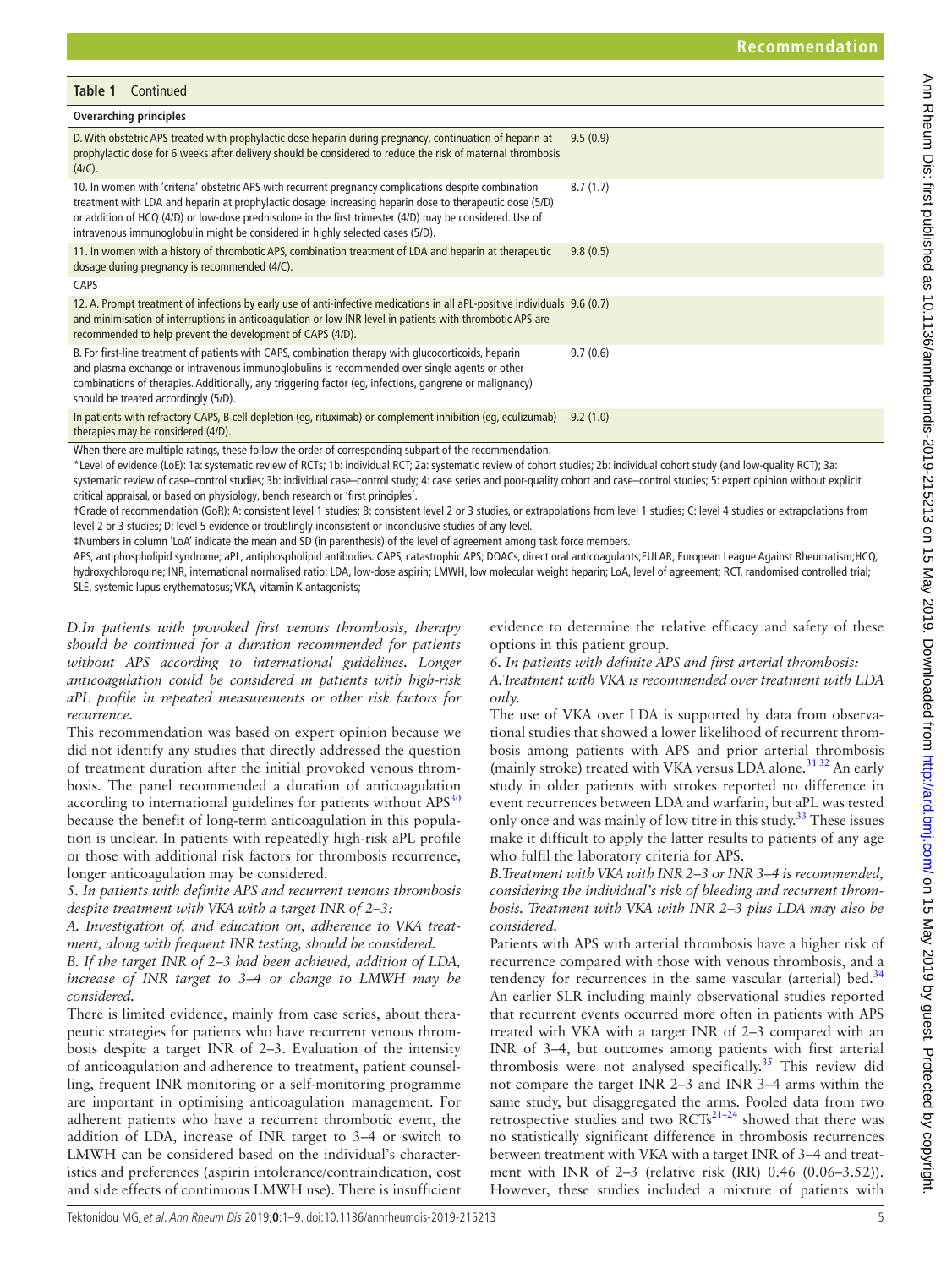either venous or arterial thrombosis, and a minority had arterial events. In one trial that provided data specifically on patients with arterial thrombosis, there was no difference in recurrences between those treated to a target INR of 2–3 or INR of 3–4 but without statistical significance (HR 3.1 (0.3–30.0)), although the sample was small and the achievement of a target INR of  $3-4$  was low.<sup>21</sup> Because of these limitations, the higher intensity INR approach is preferred by some centres. In decision-making, physicians should take into account the individual's risk of recurrent thrombosis and major bleeding, as well as the patient's preferences after discussion. Alternatively, treatment with VKA with a target INR of 2–3 plus LDA is used by some experts, supported by limited data from one retrospective cohort study and one small RCT.<sup>[36 37](#page-8-8)</sup>

*C.Rivaroxaban should not be used in patients with triple aPL positivity and arterial events. Based on the current evidence, we do not recommend use of DOACs in patients with definite APS and arterial events due to the high risk of recurrent thrombosis.*

According to the results of the TRAPS trial, $^7$  $^7$  rivaroxaban should not be used in triple aPL-positive patients with APS. In addition, an ongoing trial of apixaban in APS (Apixaban for the Secondary Prevention of Thromboembolism among patients with the AntiphosPholipid Syndrome ((ASTRO-APS)) (ClinicalTrials.gov identifier: NCT02295475) was recently modified after evaluation of their initial data to exclude patients with arterial thrombosis. Based on these data and those from case series reporting arterial thrombosis recurrences in patients with APS treated with DOACs, use of DOACs is not currently recommended in patients with definite APS and arterial events.<sup>38</sup> Ongoing clinical trials will help to better define the role of DOACs in APS.

*7.In patients with recurrent arterial thrombosis despite adequate treatment with VKA, after evaluating for other potential causes, an increase of INR target to 3–4, addition of LDA or switch to LMWH can be considered.*

Evidence on the management of recurrent arterial thrombosis despite VKA treatment is limited. The panel agreed that after evaluating other risk factors for thrombosis (eg, traditional cardiovascular risk factors, cancer, other thrombophilic states) and investigating the adherence to VKA treatment, increase of target INR to 3–4, or INR 2–3 with the addition of LDA, or switching to LMWH may be considered. Adjunctive therapy with antimalarials or statins could also be considered.<sup>4 10 39–</sup>

# **Obstetric APS**

*8.In women with a high-risk aPL profile but no history of thrombosis or pregnancy complications (with or without SLE), treatment with LDA (75–100 mg/day) during pregnancy should be considered.*

Data from one placebo-controlled RCT of LDA in six women with  $SLE^{42}$  $SLE^{42}$  $SLE^{42}$  and data from three low-quality studies (two RCTs, one retrospective cohort) $43-45$  of women without SLE found no difference in the prevalence of live births with use of LDA. However, these studies did not specifically include women with a high-risk aPL profile. The panel agreed that use of LDA should be considered in pregnant women with high-risk aPL profile due to the risk of obstetric and thrombotic complications during pregnancy associated with high-risk aPL profile.

*9.In women with a history of obstetric APS only (no prior thrombotic events), with or without SLE:*

*A.With a history of ≥3 recurrent spontaneous miscarriages<10th week of gestation and in those with a history of fetal loss (≥10th week of gestation), combination treatment with LDA and heparin at prophylactic dosage during pregnancy is recommended.*

Pooled data from one RCT including only patients with a history of first trimester losses<sup>[46](#page-8-12)</sup> and eight supporting observational studies $47-54$  that did not exclusively study women with early pregnancy losses indicated a higher likelihood of live births with combination treatment with LDA and heparin at prophylactic dosage versus LDA alone. Some experts believe that LDA alone can be also effective. For women with a history of fetal loss, combination treatment with LDA and heparin was associated with a higher likelihood of live birth compared with treatment with LDA alone. However, these studies included women with histories of both early and mid-pregnancy losses.  $48-52$  LDA should be preferably started prior to conception, and heparin (LMWH or UFH) should be added as soon as pregnancy is confirmed. LMWH is preferred for practical reasons.

*B.With a history of delivery <34th week of gestation due to eclampsia or severe pre-eclampsia or due to recognised features of placental insufficiency, treatment with LDA or LDA and heparin at prophylactic dosage is recommended considering the individual's risk profile.*

Data from two studies (one RCT, one retrospective cohort)<sup>48 55</sup> showed that the likelihood of live births did not differ between women treated with LDA plus heparin and those treated with LDA alone. Physicians should tailor their treatment approach to the individual's risk assessment including aPL profile and other risk situations (eg, presence of other cardiovascular risk factors or immobility).

## *C*. *With clinical 'non-criteria' obstetric APS, treatment with LDA alone or in combination with heparin might be considered based on the individual's risk profile.*

The 'non-criteria' obstetric APS manifestations included in our search were the presence of two recurrent spontaneous miscarriages <10th week of gestation or delivery ≥34 weeks of gestation due to severe pre-eclampsia or eclampsia. Because studies combined several types of pregnancy losses without specifying on the proportion of 'non-criteria' APS and due to very limited evidence, this recommendation is mainly based on expert opinion. Because of a potential higher risk for obstetric and/or thrombotic complications during pregnancy in women with a history of clinical 'non-criteria' obstetric APS, the panel agreed that treatment with LDA alone or in combination with heparin might be considered, based on an individual's risk profile (aPL profile, concomitant SLE, prior live births, and additional risk factors for pregnancy loss or thrombosis).

*D. With obstetric APS treated with prophylactic dose heparin during pregnancy, continuation of heparin at prophylactic dose for 6 weeks after delivery should be considered to reduce the risk of maternal thrombosis.*

No studies directly tested the efficacy of extending treatment with prophylactic heparin after delivery. The panel suggested that in women receiving prophylactic dose heparin during pregnancy, the same dosage of heparin should be continued for 6 weeks after delivery due to an increased risk of thrombosis at puerperium.

*10.In women with 'criteria' obstetric APS with recurrent pregnancy complications despite combination treatment with LDA and heparin at prophylactic dosage, increasing heparin dose to therapeutic dose or addition of HCQ or low-dose prednisolone in the first trimester may be considered. Use of intravenous immunoglobulin (IVIG) might be considered in highly selected cases.*

The most common practice if the combination of LDA and prophylactic dose heparin fails is to increase the dose of heparin to therapeutic dose, although no supporting evidence exists. Other treatment strategies may include the addition of HCQ or low prednisolone doses in the first trimester. Evidence directly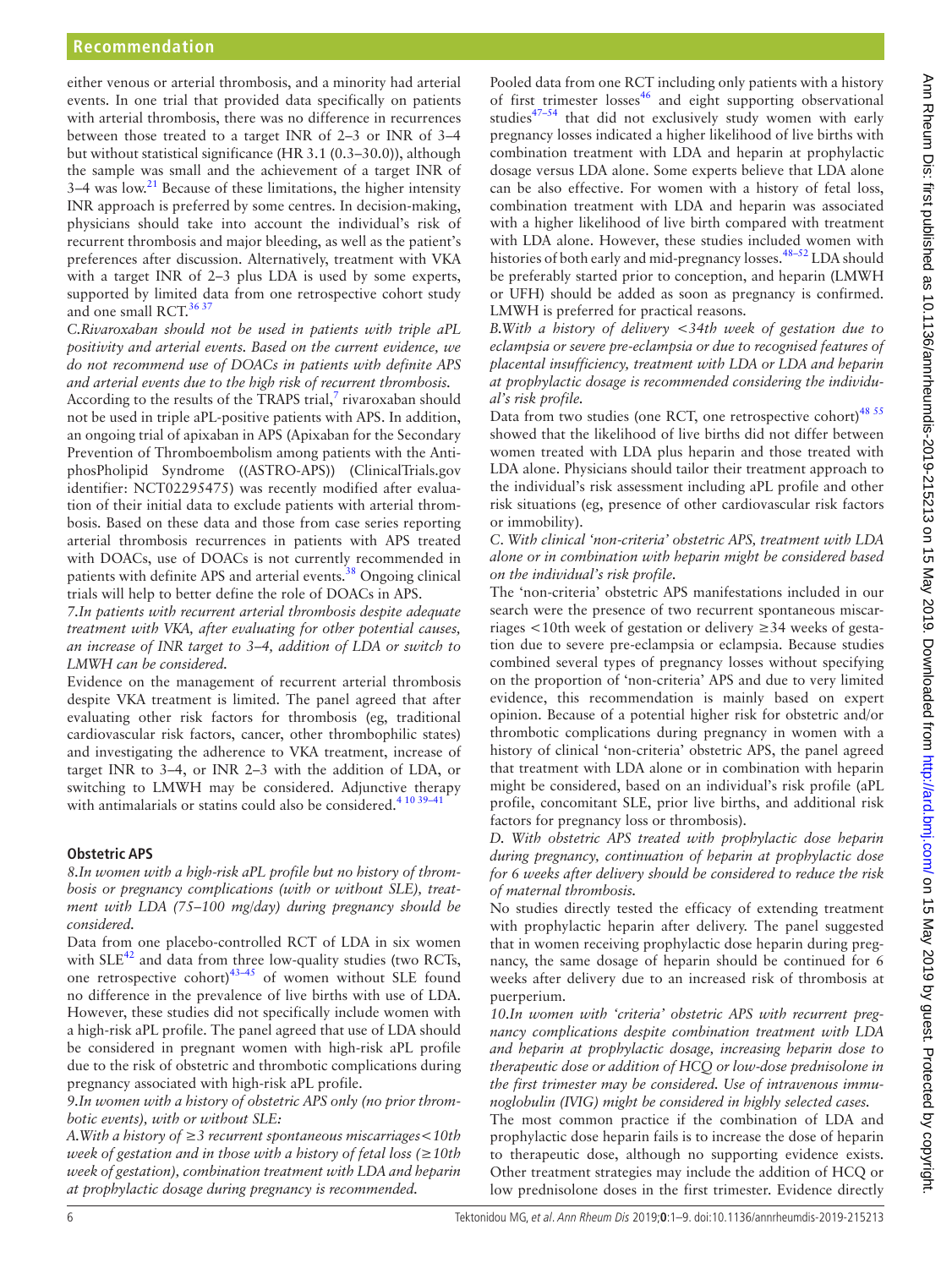supporting these treatment options is based on two small observational studies with limited representativeness.<sup>56 57</sup> Use of IVIG was not associated with a higher proportion of live births compared with conventional treatment in three small observa-tional studies<sup>[58–60](#page-8-16)</sup> that directly addressed this question, although confounding by indication may have occurred. Although the expectation of benefit is small, the panel agreed that IVIG might be considered in highly selected cases when other treatments have failed.

*11.In women with a history of thrombotic APS, combination treatment of LDA and heparin at therapeutic dosage during pregnancy is recommended.*

In observational studies, treatment with LDA and therapeutic dose heparin was associated with live births in 79% of pregnancies on average.[52 61–64](#page-8-17) Because a history of thrombotic APS is associated with increased risk for future thrombotic or obstetric events,<sup>[65](#page-8-18)</sup> treatment with LDA and heparin at therapeutic dosage during pregnancy is recommended. Switching treatment from VKA to therapeutic dose LMWH or UFH is recommended as soon as pregnancy is confirmed, ideally before the sixth week of gestation due to the teratogenic effects of warfarin.<sup>66</sup>

# **Catastrophic APS**

12. The most common precipitating factors for the development of CAPS are anticoagulation discontinuation among patients with prior diagnosis of APS, infections and surgical procedures.<sup>[67](#page-8-20)</sup> Early diagnosis and management of infections and minimisation of discontinuation or low-intensity anticoagulation, especially perioperatively, are recommended.<sup>[68](#page-8-21)</sup> Based on the recently published clinical practice guidelines for CAPS management, combination therapy with glucocorticoids, heparin and plasma exchange or IVIG is recommended over single agents as firstline treatment of patients with  $CAPS.69$  $CAPS.69$  Concurrent treatment of precipitating factors is also recommended (eg, infections, gangrene or malignancy). For refractory CAPS, B cell depletion (eg, rituximab) or complement inhibition (eg, eculizumab) therapies may be considered based on data from case reports.<sup>6</sup>

# **Discussion**

APS is a complex disorder and its management often involves collaboration among several medical specialties. The aim of these recommendations is to provide guidance to all health professionals involved in patient care, inform patients and support their engagement in shared decision-making, and provide evidence to researchers, funders and policy makers. The task force included members from several professional groups covering different perspectives and also involved two patients who participated actively in both meetings.

The main challenge in developing recommendations for the management of adult APS was the low certainty of evidence. Many studies included patients with a mix of different clinical features and did not provide stratified data for arterial or venous thrombosis separately or for each of various types of obstetric APS. This resulted in only indirect evidence for many of the treatment decisions that were examined. Several meta-analyses also pooled studies of heterogeneous patient groups. A high risk of bias and low power, mostly due to the rarity of the syndrome, were also common in RCTs. Therefore, a significant number of recommendations necessarily relied more, or only, on low-quality evidence or expert opinion. An important consideration for future research would be well-designed observational studies and RCTs of homogeneous patient populations. These studies will hopefully increase the quality of evidence for the

# **Box 2 Research agenda**

# <span id="page-6-0"></span>**Risk stratification.**

► Better definition of high-risk and low-risk aPL profile. Better delineation of the risk associated with different aPL profiles to allow improved classification of patients in research studies.

# **Primary thrombosis prevention.**

- $\blacktriangleright$  Impact on thrombosis risk of intensive management of traditional risk factors such as smoking cessation, control of hypertension, dyslipidaemia and sedentary behaviour.
- ► Evaluation of the role of HCQ for primary thrombosis prevention in subjects with high-risk aPL profile: (1) asymptomatic aPL carriers, (2) patients with a history of obstetric APS without SLE and (3) non-criteria APS manifestations (eg, thrombocytopaenia, heart valve disease and aPL-associated nephropathy).
- ► Evaluation of the role of statins or coenzyme Q10 for primary thrombosis prevention.

# **Secondary thrombosis prevention.**

- ► Controlled studies of the efficacy and safety of treatment with VKA with target INR of 3–4 versus combination treatment of VKA with target INR of 2–3 and LDA for patients with a history of first arterial thrombosis.
- ► Duration of VKA in provoked first venous thrombosis.
- ► Controlled studies of the efficacy of therapy of VKA alone versus VKA plus HCQ for patients with a history of first arterial thrombosis.
- ► Controlled studies of the efficacy and safety of targeted therapies (eg, B cell depletion therapy, complement inhibitors, or mammalian target of rapamycin (mTOR) inhibitors) in recurrent arterial thrombotic events despite treatment with VKA with a target INR of 3–4.
- ► Adjunctive treatment for recurrent arterial thrombosis: HCQ, statins or vitamin D. Evaluation of the role of platelet inhibitors (other than LDA), for example, ADP receptor inhibitors, adenosine reuptake inhibitors and others.
- ► Discontinuation of VKA treatment in patients who became negative for aPL in repeated measurements.

# **Obstetric APS.**

- ► Controlled studies of the efficacy and safety of treatment with LDA and heparin versus treatment with LDA, heparin and HCQ in women with a history of recurrent obstetric complications.
- ► Efficacy of 150 mg daily versus 100 mg daily of aspirin.
- ► Safety and efficacy of statins in pregnant women with APS who develop pre-eclampsia despite treatment with LDA and heparin.

aPL, antiphospholipid antibody; APS, antiphospholipid syndrome; HCQ, hydroxychloroquine; INR, international normalised ratio; LDA, low-dose aspirin; SLE, systemic lupus erythematosus; VKA, vitamin K antagonist.

currently used treatments and answer questions about controversial issues and new potential therapies [\(box](#page-6-0) 2).

The cost and availability of suggested treatments are not a barrier to implementation of these recommendations, with the exception of IVIG. However, both treatments were recommended as first-line treatment only in CAPS which occurs in less than 1% of patients, while B cell depletion and complement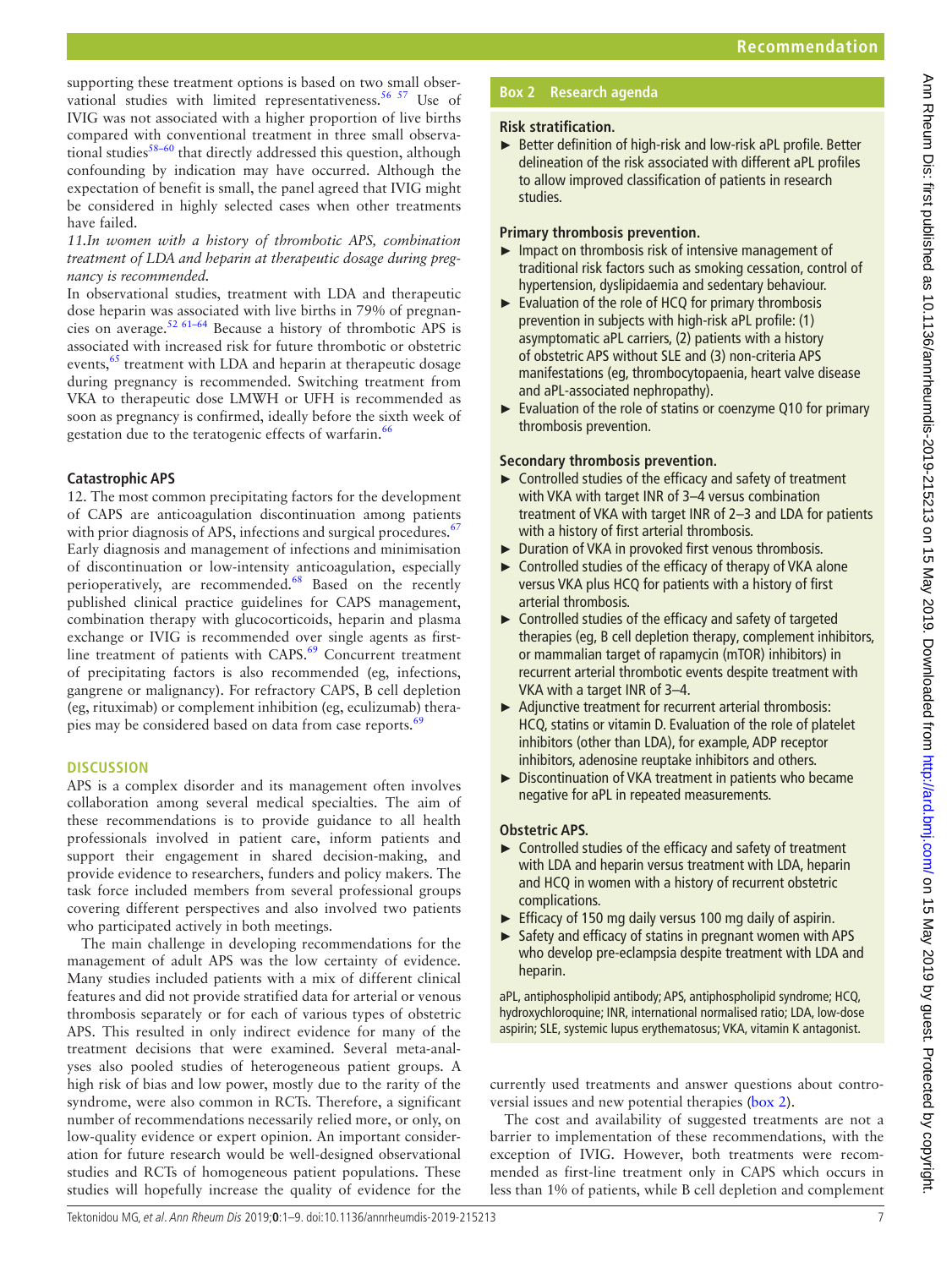# **Recommendation**

inhibitors may be considered in refractory cases of CAPS. Implementation into clinical practice can be facilitated by the dissemination of the recommendations using online media, by presentations in national and international congresses, development of workshops in meetings of different specialties involved in APS management, or educational lectures for healthcare providers in referral hospitals.

Better understanding of the pathophysiological mechanisms of APS will help to identify new therapeutic targets, and a balance between anticoagulation and immunomodulatory drugs for different APS manifestations. In addition, studies that examine homogeneous patient groups can better evaluate the efficacy and safety of the currently available and new treatments. When sufficient new information will be available, an update of the current recommendations will take place. The task force members believe that these recommendations will help to improve the quality of care in patients with APS and foster future research by highlighting evidence gaps.

#### **Author affiliations**

<sup>1</sup>First Department of Propaedeutic Internal Medicine, Joint Rheumatology program, National and Kapodistrian University of Athens, Athens, Greece

- <sup>2</sup> Department of Clinical and Experimental Sciences, University of Brescia, Brescia, Italy
- <sup>3</sup>Department of Rheumatology and Clinical Immunology, University Medical Center Utrecht, Utrecht, The Netherlands
- <sup>4</sup>Sorbonne University, French National Center for SLE and Aps, Service de Medecine Interne 2, InstitutE3M, Pitié Salpétrière, Paris, France

5 Autoimmune Diseases, Hospital Clinic, IDIBAPS, University of Barcelona, Barcelona,

Spain 6 Centre de référence maladies auto-immunes et systémiques rares de l'île deFrance, Cochin Hospital, Université Paris Descartes-Sorbonne Paris Cité;INSERM U 1153, CRESS, Paris, France

<sup>7</sup> Rheumatology Department, Clinica Universidad de Navarra, Madrid, Spain <sup>8</sup>Department of Med/Rheumatology and Clinical Immunology, Charite University Hospital, Berlin, Germany

<sup>9</sup>Obstetrics and Gynecology Department and Systemic Diseases Research Unit, Vall d´Hebron Research Institute-VHIR, Barcelona, Spain

<sup>10</sup>School of Sport and Exercise Sciences, University of Kent, Chatham, UK

11Rheumatology Department, Dubai Hospital, Dubai, United Arab Emirates

<sup>12</sup>EULAR PARE Patient Research Partner, London, UK 13EULAR PARE Patient Research Partner, Rome, Italy

<sup>14</sup>MaACR, Immunorheumatology Research Laboratory, Istituto Auxologico Italiano, Milan, Italy

<sup>15</sup>Department of Clinical and Experimental Medicine, University of Pisa, Pisa, Italy <sup>16</sup>Department of Cardiac Thoracic and Vascular Sciences and Public Health, University

of Padova, Padua, Italy<br><sup>17</sup>Department of Obstetrics and Gynaecology, University Hospital of Bern, Inselspital, Bern, Switzerland

<sup>18</sup>Autoimmune Diseases Unit, Hospital Universitario Cruces, Barakaldo, Spain <sup>19</sup>Zabludowicz Center for Autoimmune Diseases, Sheba Medical Center, Tel-Aviv University, Israel

<sup>20</sup>Bezhanijska Kosa, Belgrade University, Belgrade, Serbia

<sup>21</sup>Department of Medicine, Solna, Rheumatology Unit, Karolinska Institutet,

Karolinska University Hospital, Stockholm, Sweden<br><sup>22</sup>Vascular Medicine Division and Regional Competence Center for Rare Vascular and Systemic Autoimmune Diseases and Vascular Medicine Division, Nancy University Hospital, INSERM UMR-S 1116 University of Lorraine, Nancy, France <sup>23</sup>Intramural Research Program, National Institute of Arthritis and Musculoskeletal and Skin Diseases, National Institutes of Health, Bethesda, Maryland, USA

**Contributors** Full-text review, data abstraction and risk of bias assessments were performed by LA and ML, and independently double-checked by MGT and MMW. MMW supervised the methodology of the SLR and prepared the evidence report. MGT and AT prepared the first draft of recommendations, and all authors have participated in the discussion and formulation of recommendations. MGT supervised the project and drafted the manuscript. All authors reviewed the manuscript and approved its final version.

**Funding** This project was funded by the European League Against Rheumatism. MMW was funded by the Intramural Research Program, National Institute of Arthritis and Musculoskeletal and Skin Diseases, NIH.

## **Competing interests** None declared.

**Patient consent for publication** Not required.

**Provenance and peer review** Not commissioned; externally peer reviewed.

#### **References**

- <span id="page-7-0"></span>1 Miyakis S, Lockshin MD, Atsumi T, et al. International consensus statement on an update of the classification criteria for definite antiphospholipid syndrome (APS). [J](http://dx.doi.org/10.1111/j.1538-7836.2006.01753.x)  [Thromb Haemost](http://dx.doi.org/10.1111/j.1538-7836.2006.01753.x) 2006;4:295–306.
- 2 Cervera R, Serrano R, Pons-Estel GJ, et al. Morbidity and mortality in the antiphospholipid syndrome during a 10-year period: a multicentre prospective study of 1000 patients. [Ann Rheum Dis](http://dx.doi.org/10.1136/annrheumdis-2013-204838) 2015;74:1011–8.
- <span id="page-7-1"></span>3 Ruiz-Irastorza G, Cuadrado MJ, Ruiz-Arruza I, et al. Evidence-based recommendations for the prevention and long-term management of thrombosis in antiphospholipid antibody-positive patients: report of a task Force at the 13th International Congress on antiphospholipid antibodies. [Lupus](http://dx.doi.org/10.1177/0961203310395803) 2011;20:206–18.
- <span id="page-7-7"></span>4 Garcia D, Erkan D. Diagnosis and management of the antiphospholipid syndrome. N [Engl J Med](http://dx.doi.org/10.1056/NEJMra1705454) 2018;378:2010–21.
- <span id="page-7-2"></span>5 van der Heijde D, Aletaha D, Carmona L, et al. 2014 update of the EULAR standardised operating procedures for EULAR-endorsed recommendations. Ann [Rheum Dis](http://dx.doi.org/10.1136/annrheumdis-2014-206350) 2015;74:8–13.
- <span id="page-7-3"></span>6 Brouwers MC, Kho ME, Browman GP, et al. Agree II: advancing Guideline Development, reporting and evaluation in health care. [CMAJ](http://dx.doi.org/10.1503/cmaj.090449) 2010;182:E839-E842.
- <span id="page-7-4"></span>7 Pengo V, Denas G, Zoppellaro G, et al. Rivaroxaban vs warfarin in high-risk patients with antiphospholipid syndrome. **[Blood](http://dx.doi.org/10.1182/blood-2018-04-848333)** 2018;132:1365-71.
- <span id="page-7-5"></span>8 OCEBM Levels of Evidence Working Group. The Oxford levels of evidence 2: Oxford centre for evidence-based medicine. Available: [http://www. cebm. net/ index. aspx?](http://www.%20cebm.%20net/%20index.%20aspx?%20o=%205653)  [o= 5653](http://www.%20cebm.%20net/%20index.%20aspx?%20o=%205653)
- <span id="page-7-6"></span>9 Tektonidou MG, Andreoli L, Limper M, et al. Management of thrombotic and obstetric antiphospholipid syndrome: a systematic literature review Informing the EULAR recommendations for the management of antiphospholipid syndrome in adults. RMD Open.
- 10 Chighizola CB, Andreoli L, Gerosa M, et al. The treatment of anti-phospholipid syndrome: a comprehensive clinical approach. [J Autoimmun](http://dx.doi.org/10.1016/j.jaut.2018.02.003) 2018;90:1-27.
- <span id="page-7-8"></span>11 Otomo K, Atsumi T, Amengual O, et al. Efficacy of the antiphospholipid score for the diagnosis of antiphospholipid syndrome and its predictive value for thrombotic events. [Arthritis Rheum](http://dx.doi.org/10.1002/art.33340) 2012;64:504–12.
- <span id="page-7-9"></span>12 Sciascia S, Sanna G, Murru V, et al. GAPSS: the global anti-phospholipid syndrome score. [Rheumatology](http://dx.doi.org/10.1093/rheumatology/kes388) 2013;52:1397–403.
- <span id="page-7-10"></span>13 Andreoli L, Bertsias GK, Agmon-Levin N, et al. EULAR recommendations for women's health and the management of family planning, assisted reproduction, pregnancy and menopause in patients with systemic lupus erythematosus and/or antiphospholipid syndrome. [Ann Rheum Dis](http://dx.doi.org/10.1136/annrheumdis-2016-209770) 2017;76:476-85.
- <span id="page-7-11"></span>14 Arnaud L, Mathian A, Ruffatti A, et al. Efficacy of aspirin for the primary prevention of thrombosis in patients with antiphospholipid antibodies: an international and collaborative meta-analysis. [Autoimmun Rev](http://dx.doi.org/10.1016/j.autrev.2013.10.014) 2014;13:281-91.
- <span id="page-7-12"></span>15 Arnaud L, Mathian A, Devilliers H, et al. Patient-level analysis of five international cohorts further confirms the efficacy of aspirin for the primary prevention of thrombosis in patients with antiphospholipid antibodies. [Autoimmun Rev](http://dx.doi.org/10.1016/j.autrev.2014.10.019) 2015;14:192–200.
- <span id="page-7-13"></span>16 Tarr T, Lakos G, Bhattoa HP, et al. Analysis of risk factors for the development of thrombotic complications in antiphospholipid antibody positive lupus patients. [Lupus](http://dx.doi.org/10.1177/0961203306074767) 2007;16:39–45.
- 17 Tektonidou MG, Laskari K, Panagiotakos DB, et al. Risk factors for thrombosis and primary thrombosis prevention in patients with systemic lupus erythematosus with or without antiphospholipid antibodies. [Arthritis Rheum](http://dx.doi.org/10.1002/art.24232) 2009;61:29-36.
- <span id="page-7-14"></span>18 Erkan D, Merrill JT, Yazici Y, et al. High thrombosis rate after fetal loss in antiphospholipid syndrome: effective prophylaxis with aspirin. [Arthritis Rheum](http://dx.doi.org/10.1002/1529-0131(200106)44:6<1466::AID-ART242>3.0.CO;2-C) 2001;44:1466–7.
- 19 Forastiero R, Martinuzzo M, Pombo G, et al. A prospective study of antibodies to beta2-glycoprotein I and prothrombin, and risk of thrombosis. *[J Thromb Haemost](http://dx.doi.org/10.1111/j.1538-7836.2005.01295.x)* 2005;3:1231–8.
- 20 Ruffatti A, Del Ross T, Ciprian M, et al. Risk factors for a first thrombotic event in antiphospholipid antibody carriers: a prospective multicentre follow-up study. Ann [Rheum Dis](http://dx.doi.org/10.1136/ard.2010.142042) 2011;70:1083–6.
- <span id="page-7-15"></span>21 Crowther MA, Ginsberg JS, Julian J, et al. A comparison of two intensities of warfarin for the prevention of recurrent thrombosis in patients with the antiphospholipid antibody syndrome. [N Engl J Med](http://dx.doi.org/10.1056/NEJMoa035241) 2003;349:1133-8.
- 22 Finazzi G, Marchioli R, Brancaccio V, et al. A randomized clinical trial of high-intensity warfarin vs. conventional antithrombotic therapy for the prevention of recurrent thrombosis in patients with the antiphospholipid syndrome (WAPS). J Thromb [Haemost](http://dx.doi.org/10.1111/j.1538-7836.2005.01340.x) 2005;3:848–53.
- 23 Rosove MH, Brewer PM. Antiphospholipid thrombosis: clinical course after the first thrombotic event in 70 patients. [Ann Intern Med](http://dx.doi.org/10.7326/0003-4819-117-4-303) 1992;117:303-8.
- 24 Khamashta MA, Cuadrado MJ, Mujic F, et al. The management of thrombosis in the antiphospholipid-antibody syndrome. [N Engl J Med](http://dx.doi.org/10.1056/NEJM199504133321504) 1995;332:993-7.
- 25 Ames PRJ, Ciampa A, Margaglione M, et al. Bleeding and re-thrombosis in primary antiphospholipid syndrome on oral anticoagulation: an 8-year longitudinal comparison with mitral valve replacement and inherited thrombophilia. [Thromb](http://dx.doi.org/10.1160/TH04-11-0723)  [Haemost](http://dx.doi.org/10.1160/TH04-11-0723) 2005;93:694–9.